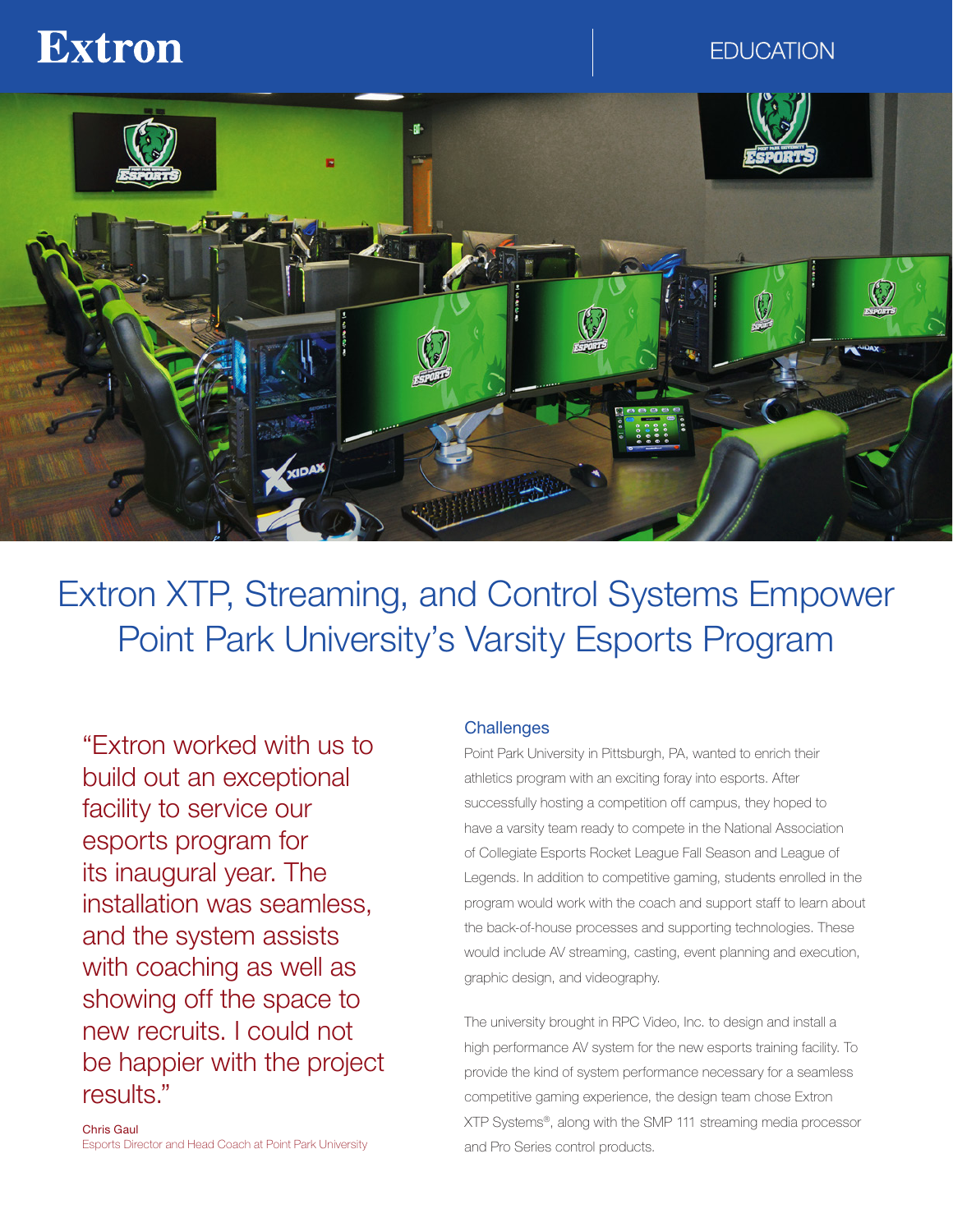

The esports training room includes 16 high-powered gaming stations with 27" HDR gaming monitors. Signals from any gaming station can be routed to the wall-mounted large screen displays and the SMP 111 streaming media processor. [Watch Coach Gaul highlight the esports AV system.](https://www.extron.com/article/ppu#playvideo135716)



The coach can send game play to the wall-mounted displays for instruction, encouragement, or to celebrate a victory. Matches can also be captured and live streamed to Twitch, YouTube, or similar platforms.



The DSC HD‑HD 4K PLUS A mounted behind each wall display scales the 2560x1440 signal from the gaming PC to the display's native resolution. The scaler for the center display also de-embeds audio to support the sound system.

#### XTP at Core of Esports Training and Competition

To start the project, Point Park University's Physical Plant remodeled an under-utilized aerobics studio on the second floor of the Student Center. The Media Services and IT departments worked together to deploy a new high-speed data network and incorporate multimedia lines within the 1,450-square foot room. Then, they teamed with RPC Video to design an AV system capable of meeting the extreme demands of esports.

Source signals originate at 16 gaming stations, each with a custom, Intel® Core i7 10700K 8C/16T 5.1 GHz computer and a 144 Hz Asus® ROG Strix XG279Q 27" HDR gaming monitor. Coaches, team members, and local spectators can observe the action taking place at any gaming station on 70" and 86" displays, which are mounted to the left, right, and center walls. Additional displays include 24" monitors at the instructor station and within the adjacent equipment room that houses the AV switching system.

Switching hardware with the highest available performance was required for the signal path. An Extron XTP II CrossPoint 3200 modular matrix switcher with a 50 Gbps digital backplane provides instantaneous switching among the gaming station feeds. It is configured as 20x20, with XTP II CP HD 4K PLUS I/O Boards supporting uncompressed HDMI video resolutions up to 4K/60 4:4:4 at data rates up to 18 Gbps. The system also complies with HDCP 2.3 for the content-protected games. A redundant power supply ensures continuous game play, which is critical during matches. The matrix switcher also fit easily into the equipment room rack, allowing maximum floor space within the game-play room.

#### Extron for AV Signal Extension, Scaling, and Streaming

Extron HD Pro Plenum Series hybrid fiber-copper cables carry AV signals between each gaming station and the matrix switcher, delivering HDMI signals up to 300 feet. The cable's built-in active circuitry is powered by the connected gaming station computer. The HD Pro Plenum cables are an ideal choice for this application since they can send HDMI signals long distances with pristine quality without any compression or latency. They support a wide range of HDMI resolutions, refresh rates, and HDR. Also, the flexibility and narrow bend radius of this plenum-rated cable made it easy to install. Integration of HD Pro Plenum cabling reduced overall system complexity and cost.

To scale high frame rate, 2560x1440 signals from the gaming workstations to the 3840x2160 native resolution of the large displays, an Extron DSC HD-HD 4K PLUS A is mounted to the back of each display. When no signal is present, the scaler's screensaver is configured to show school branding content. The scaler supporting the center display also de-embeds audio coming in from the XTP II CrossPoint® matrix switcher, enabling audio extraction for the external sound reinforcement system.